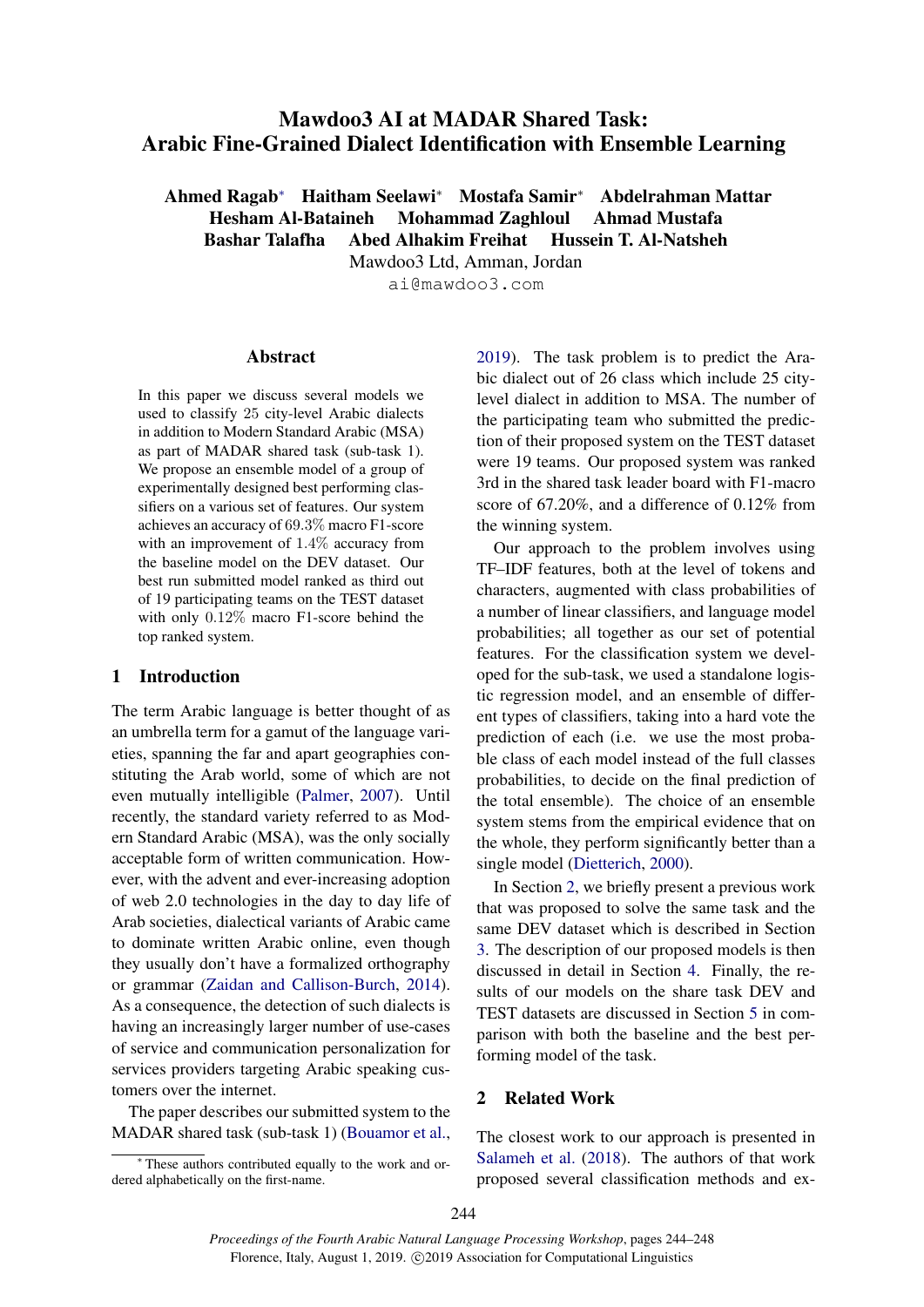plore a large space of features to identify the exact city of a speaker. The task covers 25 cities from across the Arab World (from Rabat to Muscat), in addition to Modern Standard Arabic. The authors extract word n-grams ranging from unigrams to 5-grams and use them as features, in addition to character n-grams ranging from 1-grams to 5-grams. They computed TF–IDF scores. To boost up the accuracy they used language model to measure how close each sentence is to the dialect. For classification, they trained Multinomial Naive Bayes. The authors reported accuracy score of 67.9%.

# <span id="page-1-0"></span>3 Dataset

The dataset used for this shared task is the one provided by the Multi-Arabic Dialect Applications and Resources (MADAR). The task name is *MADAR travel domain dialect identification task*. This task is one of two sub-tasks presented and run in the Fourth Arabic Natural Language Processing Workshop (WANLP 20[1](#page-1-2)9)<sup>1</sup>. The dataset is divided into two separate corpora; the first one is referred to as CORPUS-26 which consists of 25 city-level Arabic dialect in addition to MSA forming 26 dialect classes, with each of the 26 classes consists of 1, 600 examples as training data and 200 examples per class as the DEV set. The second corpus, referred to as CORPUS-6, consists of 9, 000 examples in 6 classes (5 cities plus MSA) as the training data and 1, 000 for each of the 6 classes as the DEV set [\(Bouamor et al.,](#page-4-5) [2018\)](#page-4-5). Both corpora are annotated with the a code for the respective city dialect it represents.

Tokenizing on spaces, CORPUS-26, has a total of 294, 718 words with 85, 249 of them are unique, while CORPUS-6, has a total of 388, 041 words with 63, 860 of them are unique.

In [Figure](#page-1-3) [1,](#page-1-3) we show the percentage of unique words, i.e. words that exclusively appear in the respective dialect class in the CORPUS-26 dataset. The figure also shows that most of the words in each class, appear in more than 4 of the other dialect classes, which in turn, help us choosing the set of features to build our model.

#### <span id="page-1-1"></span>4 Models

The three models corresponding with the three submissions we made were mainly built upon:

<span id="page-1-3"></span>

Figure 1: Words distribution among the 25 dialects and MSA sorted by the percentage of exclusive words.

- i. TF–IDF vectorization of sentences
- ii. Multinomial Naive Bayes classifier (MNB) similar to what is used in [Salameh et al.](#page-4-4) [\(2018\)](#page-4-4)
- iii. The voting ensemble of multiple classifiers.

#### 4.1 TF–IDF Features

We first preprocessed the data from CORPUS-26 by removing emojis and special characters. Then we extracted two sets of TF–IDF vectroized features: one on the words level, and the other on the character level.

- Word n-grams: Word n-grams is one of the basic features used in dialect detection tasks and text classification tasks in general. We extracted word n-grams and vectorized the extractions in a feature vector using TF–IDF scores. Our experiments show that the feature vectors consisting of both word uni-grams and bi-grams result in more superior models than using any of them alone.
- Character n-grams: While word n-grams are powerful features, they can suffer from a high out-of-vocabulary words (OOVs) rate when the testing set has a lot of varieties. This usually happens with Arabic text due to its morphological variance. Character n-grams on the other hand are able to mitigate this problem by capturing different parts of the word and hence reduces the effect of morphological segmentation on word similarities. We follow [\(Salameh et al.,](#page-4-4) [2018\)](#page-4-4) and use a TF– IDF vectorized feature set of character ngrams that range from 1-grams to 5-grams.

<span id="page-1-2"></span><sup>1</sup> [https://sites.google.com/view/wanlp-2019](#page-0-1)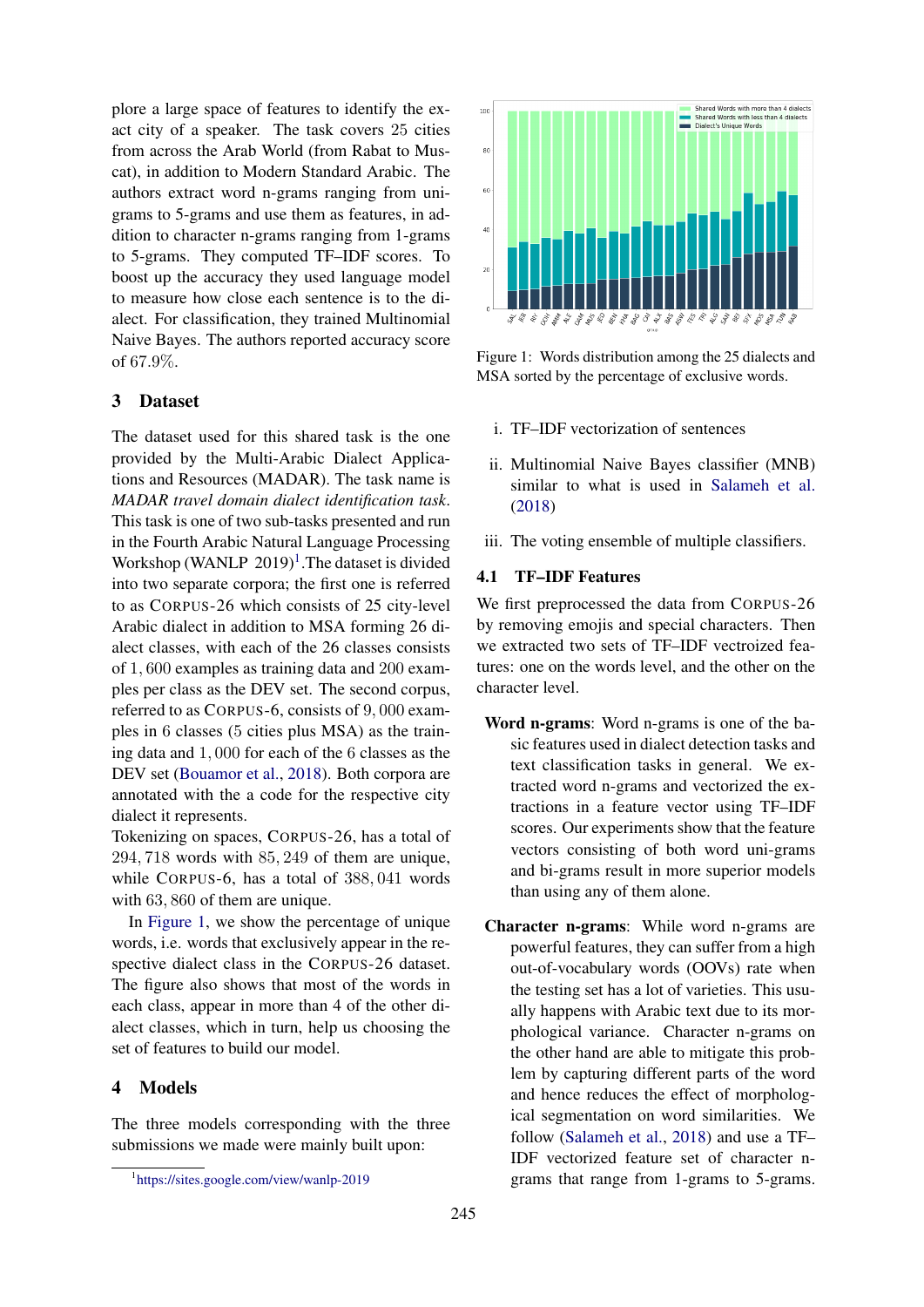Moreover, we make sure that the extracted character n-grams respect the word boundaries; this has shown to perform better in our experiments in contrast to character n-grams that cross over the word boundaries.

We concatenate this feature vector into a bigger one that amounts to 236K features. This big vector is the main feature vector for our models.

## 4.2 Multinomial Naive Bayes (MNB)

In our base approach, we trained a multinomial naive Bayes classifier with additive smoothing to reduce the penalty of missing features in testing examples. While the smoothing parameter  $\alpha$  is usually set to 1, our experiments showed that the best value for  $\alpha$  was 0.1, which consists a Lidstone smoothing.

This setting achieved 68.3% accuracy on CORPUS-26 DEV set, which is 0.6% less than the best model in [Salameh et al.](#page-4-4) [\(2018\)](#page-4-4) although their model uses more features from dialectical language models. This MNB model was only used as a base for the other models that were submitted and it was not submitted itself.

#### 4.3 Logistic Regression (LR)

Our second approach consisted of appending the class probabilities from the MNB model to the big features vector we constructed from word/character n-grams. This new feature vector is then fed into a logistic regression model with L2-regularization.

This 2-layered model improved about 0.04% over the MNB's accuracy. This suggests that more classifiers trained on the same feature vector can yield a bigger improvement by accumulating their smaller improvements, and this was the motivation behind our highest accuracy model.

#### <span id="page-2-0"></span>4.4 Ensemble Model

Instead of training just an MNB model on TF– IDF features vector, we also trained a logistic regression model and weak dummy classifier used on prior probabilities of each dialect. The class probabilities from these three models were concatenated with the TF–IDF feature vector and the concatenation is then used for the second layer of the model.

In the second layer, instead of training just a logistic regression model, we included other classifiers to be trained on the TF–IDF plus probability

features. In addition to the logistic regression, we trained:

- i. Another MNB with one-vs-rest approach
- ii. Support vector machine
- iii. Bernoulli Naive Bayes classifier
- iv. k-nearest-neighbours classifier with one-vsrest approach and with samples weighted by distance
- v. A weak dummy classifier based on prior probabilities of each dialect.

These classifiers were ensembled together by hard voting where we pick the dialect that was detected most by all the classifiers to be the final predicted dialect. This ensemble managed to score 69.3% in accuracy on CORPUS-26 DEV set.

## 4.5 Enemble with Language Model Scores as Features

We trained several language models (LMs) on character and word level using KenLM [\(Heafield,](#page-4-6) [2011\)](#page-4-6) from Moses using default parameters. Twenty six character level language models were trained on CORPUS-26. We preprocessed the data to replace the spaces between words with special character and inserted spaces between characters so that each character is considered as a single token. Character based language models capture fine specifics of each dialect such as using the letter Meem  $(\epsilon)$  as a prefix of a verb and the letter Sheyn  $(\vec{\mu})$  as a suffix negates the verb in the Egyptian dialect. Moreover, Character level LMs complement word based LMs by reducing the number of out-of-vocabulary words (OOVs). In addition to the 64 language models suggested by [\(Salameh et al.,](#page-4-4) [2018\)](#page-4-4) (i.e., twenty six 5 gram character-level LMs trained on CORPUS-26, twenty six 5-gram word-level LMs trained on CORPUS-26, six 5-gram char level LMs and six 5-gram word-level LMs trained on CORPUS-6), we added 26 bi-gram word level LMs trained on CORPUS-26 and 6 bi-gram word level LMs trained on CORPUS-6. Each sentence in training, DEV, and TEST data was scored by these 96 language models and we scaled the scores to 0-1 scale to lie within the same range of the other features, mainly TF-IDF. We used the scaled scores as input features to the classifiers.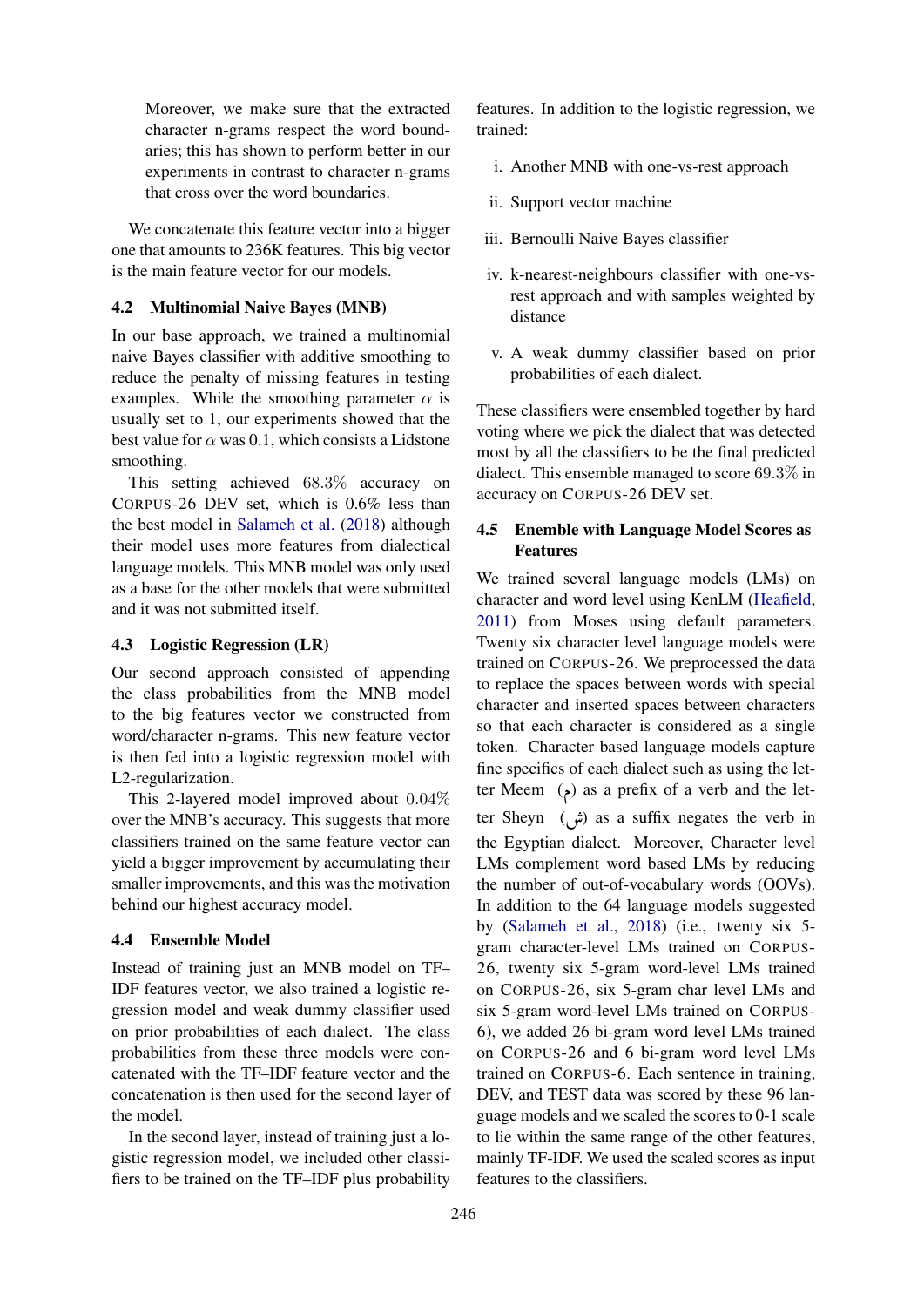<span id="page-3-1"></span>

| Model               | DEV   |       | <b>TEST</b> |       |
|---------------------|-------|-------|-------------|-------|
|                     | F1    | Acc   | F1          | Acc   |
| <b>Baseline MNB</b> | 68.28 | 68.23 |             |       |
| Run1: Ensemble      | 69.33 | 69.28 | 67.17       | 67.06 |
| Run2: LR            | 68.32 | 68.27 | 66.37       | 66.37 |
| Run3:               | 69.16 | 69.11 | 67.20       | 67.08 |
| Ensemble+LMs        |       |       |             |       |
| <b>MNB</b>          |       | 68.90 | 69.00       | 67.90 |
| ArbDialectID        |       |       | 67.32       | 67.29 |

Table 1: Results in terms of macro F1-score (F1) and accuracy (Acc) of our experimental baseline, our three models (i.e., runs) which are *Ensemble*, *LR* and *Ensemble* + *LMs* respectively, the best model of [\(Salameh](#page-4-4) [et al.,](#page-4-4) [2018\)](#page-4-4) (MNB), and the top ranked system in MADAR shared task (ArbDialectID).

# <span id="page-3-0"></span>5 Results and Discussion

In [Table 1,](#page-3-1) we report the results of our models and [Salameh et al.](#page-4-4) [\(2018\)](#page-4-4) best model on the DEV and TEST sets using the macro F1-score and accuracy metrics. First, it is shown that our baseline MNB model have outperformed [Salameh et al.](#page-4-4) [\(2018\)](#page-4-4) exact counterpart model with the same set of features on the DEV set. We deem this as a result of the Lidstone smoothing of an  $\alpha$  equal to 0.1 instead of 1, which we hypothesize that it reduced the noise to signal ratio in the 236k element feature vector by reducing the pseudo-count for the missing features which constitute the majority of the feature vector in comparison to the actual features present in the input text. It is also shown that the Ensemble model described in section [4.4](#page-2-0) is the best scorer on the DEV set, although it was out performed by [Salameh et al.](#page-4-4) [\(2018\)](#page-4-4) MNB on the TEST set. Also on the contrary of [Salameh](#page-4-4) [et al.](#page-4-4) [\(2018\)](#page-4-4) findings that the word uni-gram and the character n-grams ranging from 1-grams to 3 grams resulted in the best performing model on the DEV set, we have found that the word unigrams and bi-grams combined, alongside character n-grams ranging from 1-gram to 5-grams are the best performing features for our models.

It can be deduced from [Figure](#page-3-2) [2](#page-3-2) that the bulk of the error originates from the confusion between dialects within the same country or those that are very close geographically (e.g Cairo, Alexandria and Aswan dialects), the only exception to this would be the confusion between Mosul's dialect and MSA. This is demonstrated further by the best scoring Ensemble model on DEV which we hy-

<span id="page-3-2"></span>

Figure 2: Normalized confusion matrix of our baseline MNB model on the DEV dataset.

pothesize that its second layer managed to learn from the non-orthographic probability features of the first layer by detecting its biases and error distribution, thus enhancing upon it. We believe that a human benchmark might be useful for this fine-grained dialect detection problem, for which it would set a reasonable upper-bound that shows the significance of the orthographic features in determining the writer's dialect through the analysis of the human error.

# 6 Conclusion

We proposed a system for classifying 26 dialects of Arabic. Our system uses ensembles at the level of features and classifiers. At the feature level, we augment textual features extracted directly from text with class probabilities of a few linear classifiers. For the model level, we use an ensemble of a number of different discriminators. Our system achieved a macro F-1 score of 69.33% and 66.7% on the development and test sets of the MADAR Arabic Dialect Corpus, respectively. In the future, we plan on using word embedding as an extra set features to experiment with. This will focus on context aware word embedding such as ELMo [\(Peters et al.,](#page-4-7) [2018\)](#page-4-7), and BERT [\(Devlin](#page-4-8) [et al.,](#page-4-8) [2018\)](#page-4-8).